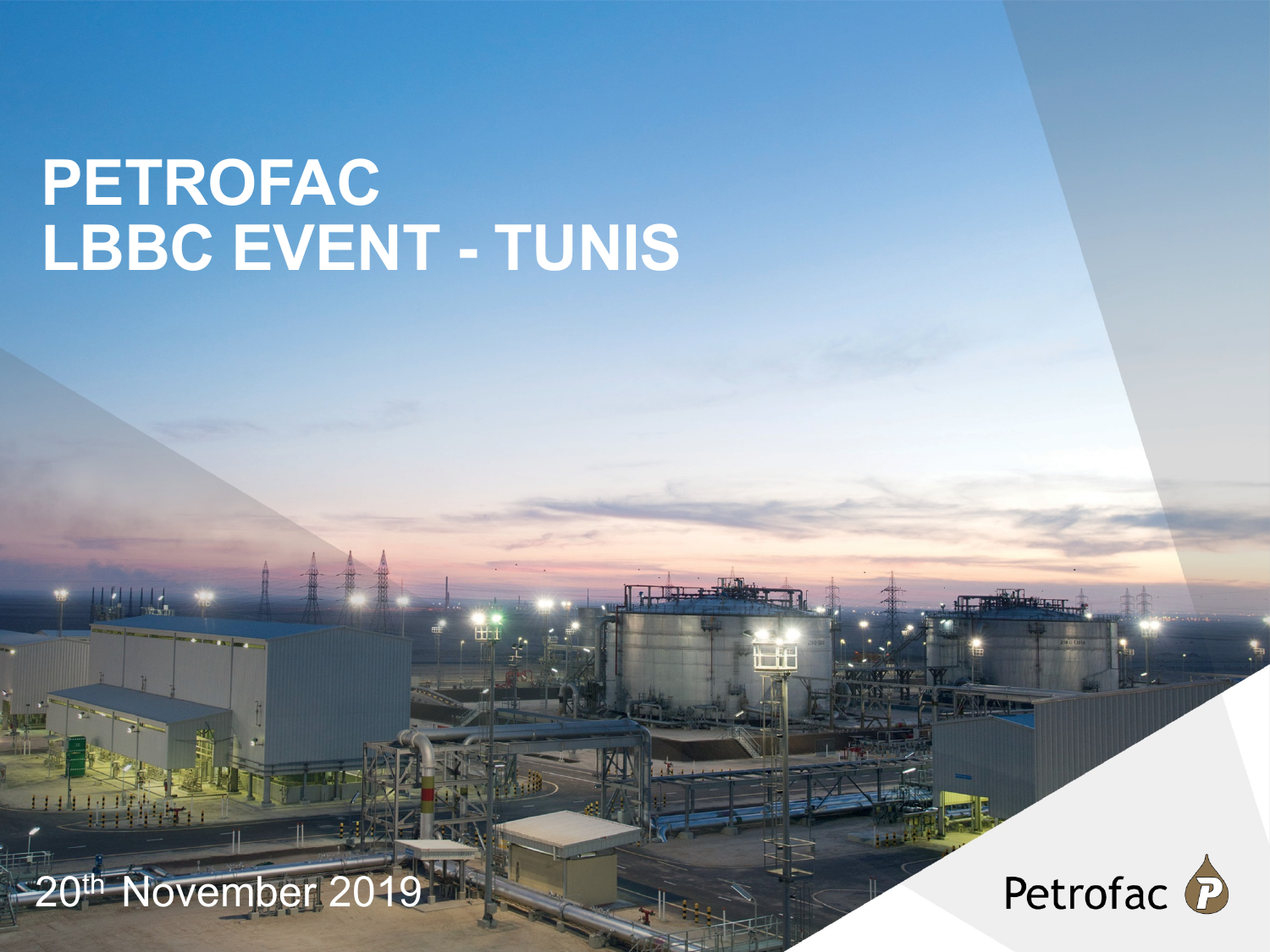### **Introducing Petrofac**



# OUR VALUES

Petrofac people are:

- · safe
- · ethical
- innovative
- responsive
- quality and cost-conscious
- driven to deliver
- **Petrofac is a leading service provider to the oil and gas industry,** with approximately 12,000 employees across the world
- Constituent of the **FTSE 250 Share Index**
- **We have 37 years' of international experience. Our track record spans several hundred projects** across our key markets of the Middle East, Far East, Africa, CIS and Russia, Americas, Europe and the UKCS
- **Our capabilities span the oil and gas value chain:** life of field services from concept/FEED to EPC, operations, maintenance and decommissioning, underpinned by training
- Strong track record of supporting onshore and offshore operations to help unlock the value of our clients' oil and gas assets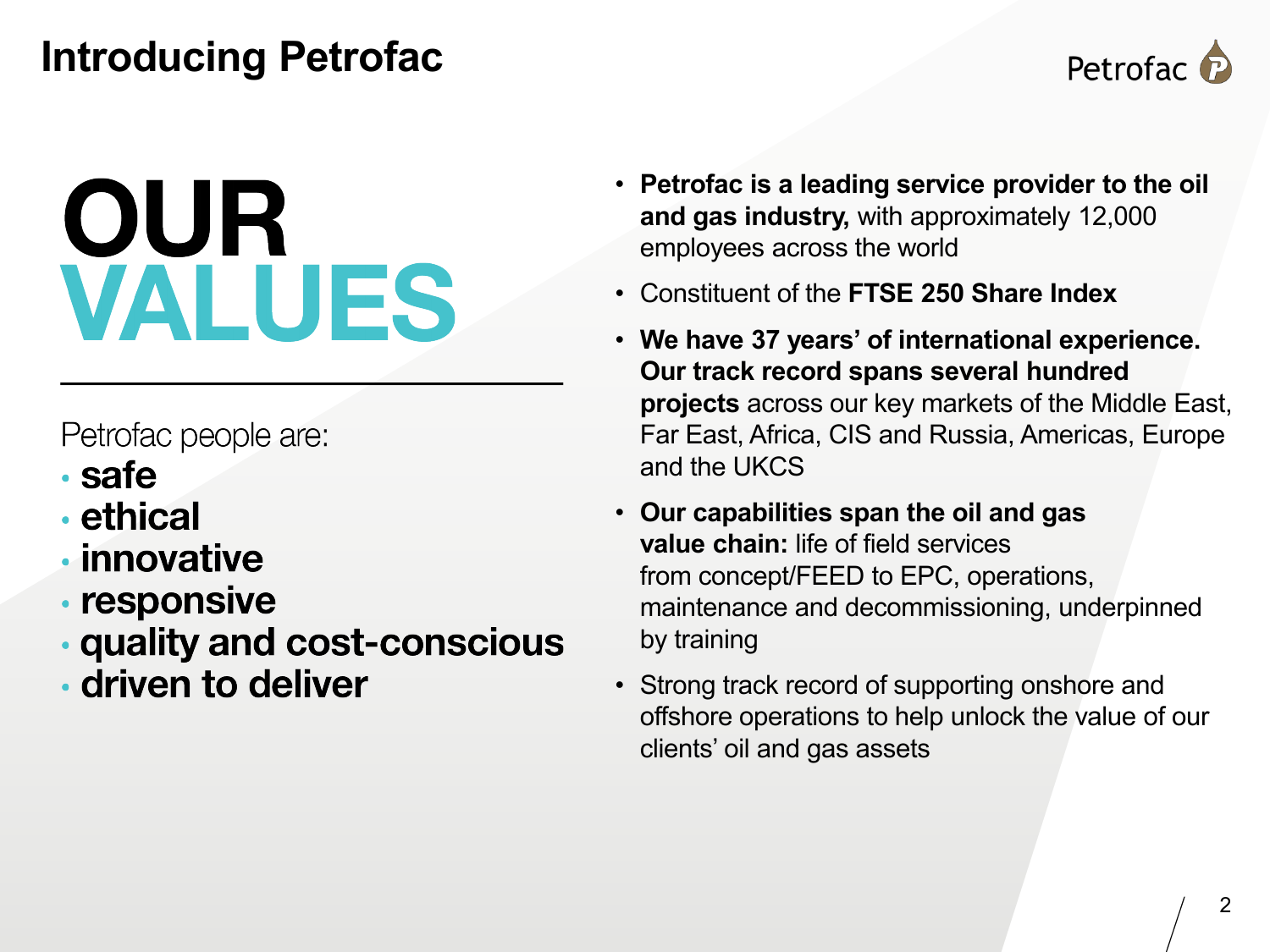## **NOC Opportunities – A "Spectrum" of Projects**



#### **Project Types**

- Upgrade existing facilities "Brownfield" Projects for future production
- New Facilities "Greenfield" Projects for new developments
- Replace damaged equipment/ facilities

#### **Project "Features"**

- Upstream Onshore
- **Offshore**
- Subsea
- Downstream
- Facilities & Pipelines

#### **Project Phases**

- **Concept**
- FEED
- EPC
- **Operations**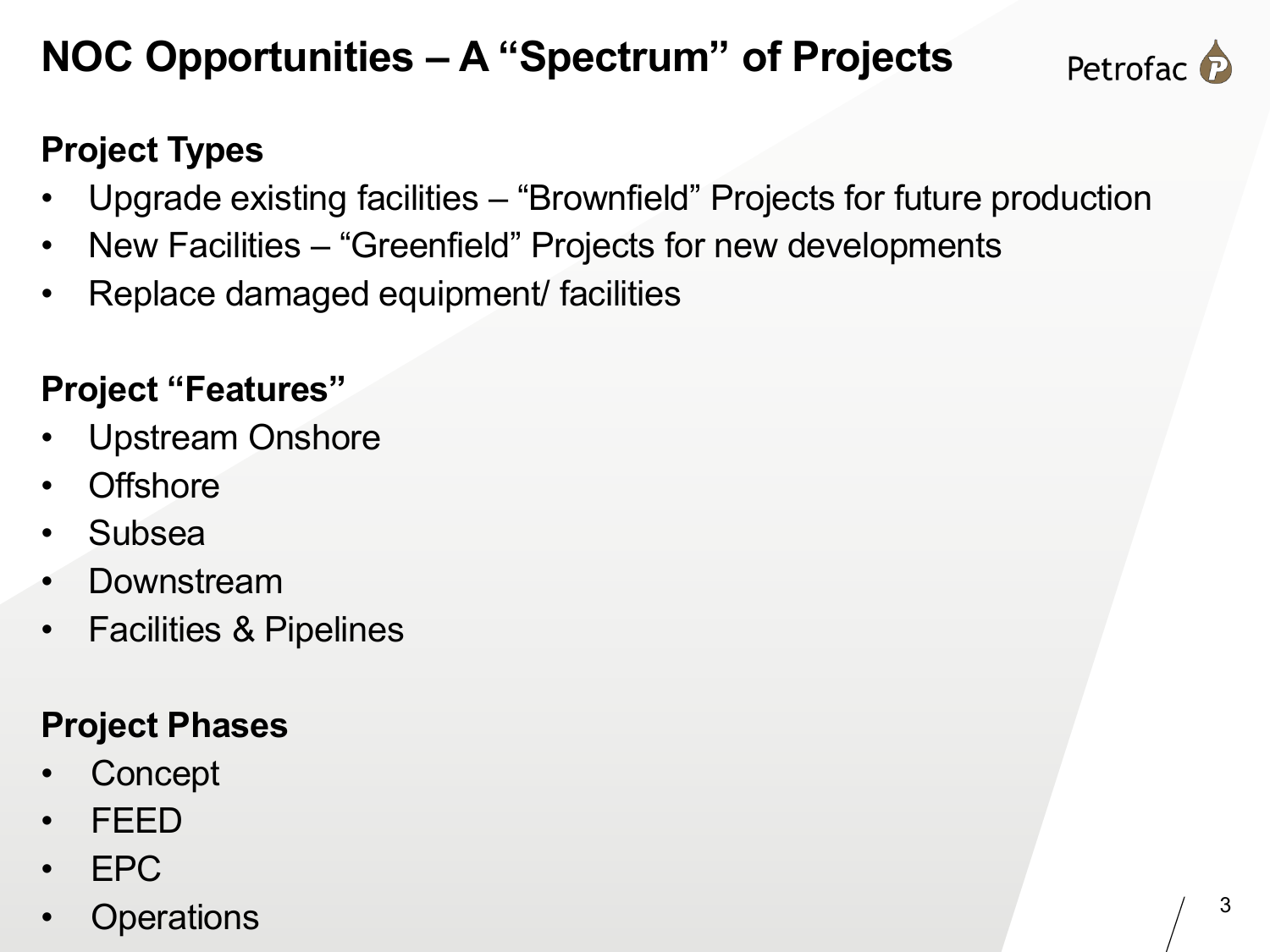# **NOC Needs**



- **NOC needs to progress projects quickly however wants to develop projects responsibly**
- **Follow appropriate project development phases to ensure proper management of risk and certainty of costs – but perhaps for certain projects a different approach could be undertaken ?**
- **Effectively use reserves/ natural resources – plan carefully and optimise sensibly with high quality engineering to attain high international standard of plant efficiency and uptime**
- **Protect the environment and in addition to plant efficiency also critically consider flaring and water discharge**
- **Bring international operational experience into project development phases**
- **Leverage on International EPC expertise to bring practical solutions and work with local Construction, Logistics and Manpower supply Companies**
- **Small projects/ replacement projects executed very rapidly with minimal engineering**
- **Training & Development of Engineers and Technicians**